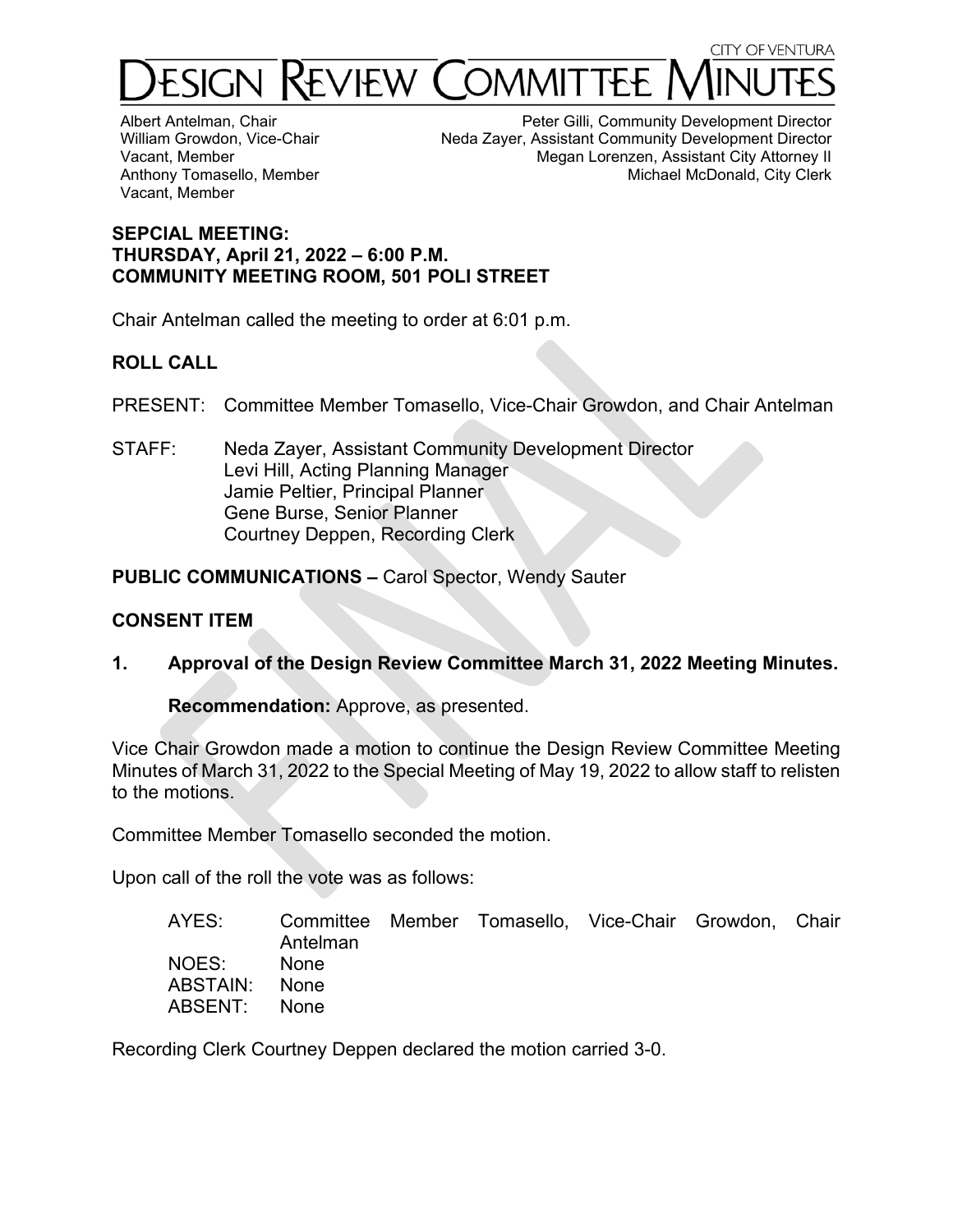Design Review Committee Minutes – FINAL April 21, 2022 Page 2 of 7

## **FORMAL ITEMS**

### **2. PROJ-14608 – Pacific Wave Design Review located at 1342 E. Thompson Blvd.**

Request for Major Design Review, Coastal Development Permit and Exceptions for a new 3-story mixed use building with 8 residential units and 1,900 square feet of ground floor commercial on a 0.3-acre site in the Urban General (T4.5) zoning district with a land use designation of Commerce, within the Coastal Zone.

**Recommendation:** That the Design Review Committee recommend the Planning Commission approve the Design Review with design modifications.

**Case Planner:** Gene Burse, Senior Planner **Applicant:** Frank Rogue, ERA Architects

### **SPEAKERS:**

**Staff:** Gene Burse, Senior Planner **Applicant:** Frank Rogue, Lizette Elenes, Paula Howell **Members of Public:** Leslie Purcell **Emails:** None **Written Public Comments:** None **Documents:** PowerPoint by Staff, project plans **Ex-Parte Communication:** None

Vice Chair Growdon made a motion to recommend the Planning Commission approve the Design Review with the following recommendations:

- Refine their design further along to move it forward without further art deco elements
- Provide a smooth plaster finish, not painted sand
- Use dark sky compliant lighting

Committee Member Tomasello seconded the motion.

Upon call of the roll the vote was as follows:

| AYES:         | Antelman | Committee Member Tomasello, Vice-Chair Growdon, and Chair |  |  |
|---------------|----------|-----------------------------------------------------------|--|--|
|               |          |                                                           |  |  |
| NOES:         | – None   |                                                           |  |  |
| ABSTAIN: None |          |                                                           |  |  |
| ABSENT: None  |          |                                                           |  |  |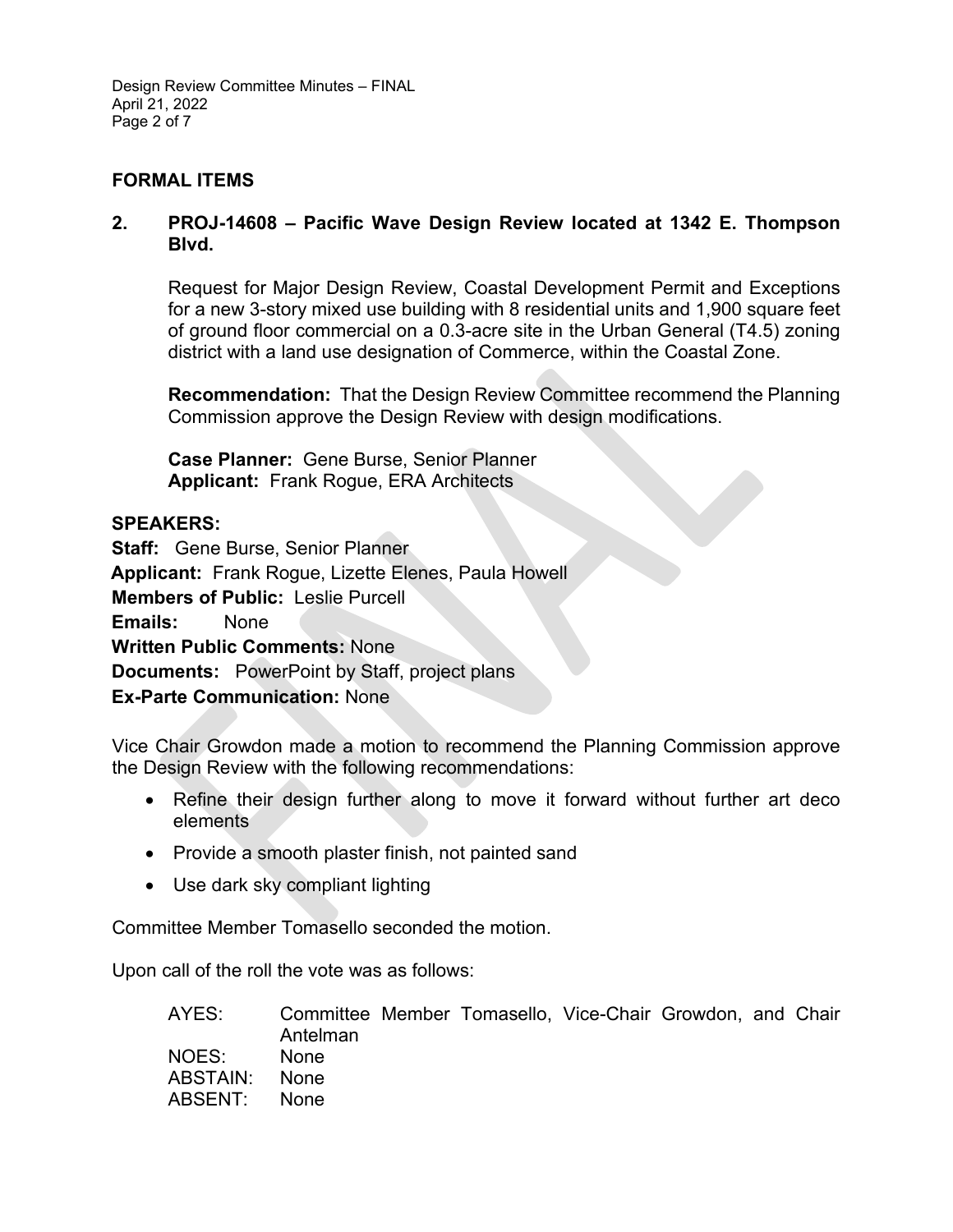Design Review Committee Minutes – FINAL April 21, 2022 Page 3 of 7

Recording Clerk Courtney Deppen declared the motion carried 3-0.

# **3. PROJ-15367 – Remax Design Review located at 725 S. Victoria Avenue.**

Request for Design Review for a remodel, addition, and change of use from restaurant to office of an existing 8,850 square-foot commercial building on a 1.17 acre site in the Urban General (T4.8) zoning district with a land use designation of Commerce.

**Recommendation:** That the Design Review Committee recommend the Director approve the Design Review.

**Case Planner:** Jamie Peltier, Principal Planner **Applicant:** Emily Garren, Nest Architecture Inc.

### **SPEAKERS:**

**Staff:** Jamie Peltier, Principal Planner **Applicant:** Kip Kelly, Mike Sypes, Steve Elberg **Members of Public:** None **Emails:** None **Written Public Comment:** None **Documents:** PowerPoint by Staff and Applicant, project plans **Ex-Parte Communication:** None

Vice Chair Growdon made a motion to recommend the Director approve the Design Review.

Committee Member Tomasello seconded the motion.

Upon call of the roll the vote was as follows:

| AYES:    | Committee Member Tomasello, Vice Chair Growdon, and Chair<br>Antelman |  |  |  |  |
|----------|-----------------------------------------------------------------------|--|--|--|--|
|          |                                                                       |  |  |  |  |
| NOES:    | None.                                                                 |  |  |  |  |
| ABSTAIN: | <b>None</b>                                                           |  |  |  |  |
| ABSENT:  | <b>None</b>                                                           |  |  |  |  |

Recording Clerk Courtney Deppen declared the motion carried 3-0.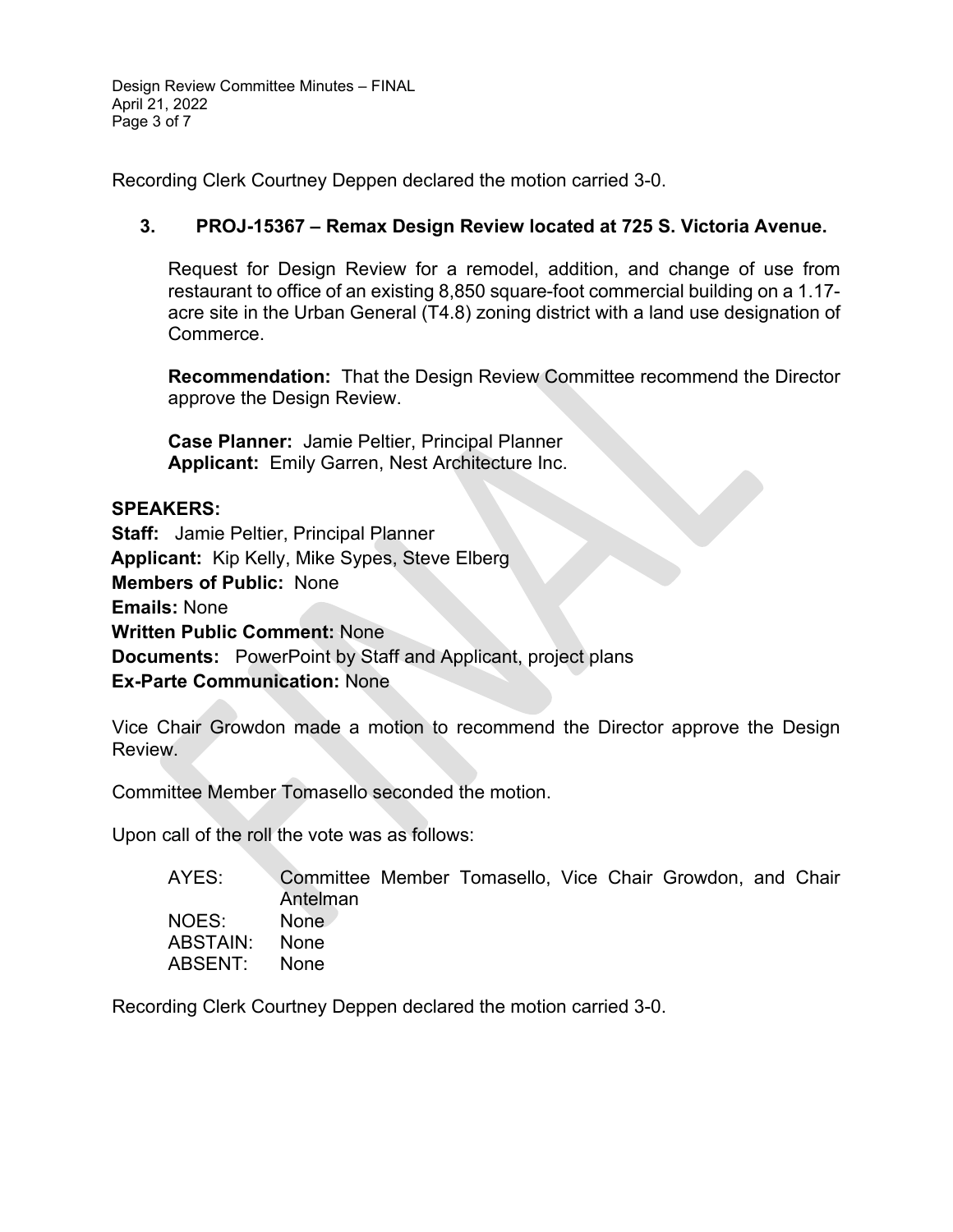Design Review Committee Minutes – FINAL April 21, 2022 Page 4 of 7

### **4. PROJ-15323 – Del Sol Design Review South of Wells Road between Blackburn and Telegraph Road.**

Request for Major Design Review, Warrants, Exceptions and Lot Line Adjustments for a residential development with 89 townhome units and 112 singlefamily homes on a 38-acre site located in the T3.1 and T3.2 zones within the Parklands Specific Plan.

**Recommendation:** That the Design Review Committee recommend the Planning Commission approve the Design Review with design modifications.

**Case Planner:** Gene Burse, Senior Planner **Applicant:** Judi MacLean, Shea Homes Limited Partnership

# **SPEAKERS:**

**Staff:** Gene Burse, Senior Planner **Applicant:** Brooke Doi, Judi MacLean, Mike, Bob **Members of Public:** Tim Nicely, Dustin Pappas **Emails:** [public comments](https://www.cityofventura.ca.gov/DocumentCenter/View/31488/DRC-Supplimental-Packet-042122---Agenda-Item-4) **Written Public Comment:** none **Documents:** PowerPoint by Staff and Applicant, project plans **Ex-Parte Communication:** None

Committee Member Tomasello made a motion to recommend the Planning Commission approve the Design Review with the following recommendations:

• Consider the use of other material besides vinyl windows

Chair Antelman seconded the motion.

Upon call of the roll the vote was as follows:

| AYES:         | Committee Member Tomasello, Vice-Chair Growdon, and Chair<br>Antelman |  |  |  |
|---------------|-----------------------------------------------------------------------|--|--|--|
| NOES:         | None                                                                  |  |  |  |
| ABSTAIN: None |                                                                       |  |  |  |
| ABSENT:       | – None                                                                |  |  |  |

Recording Clerk Courtney Deppen declared the motion carried 3-0.